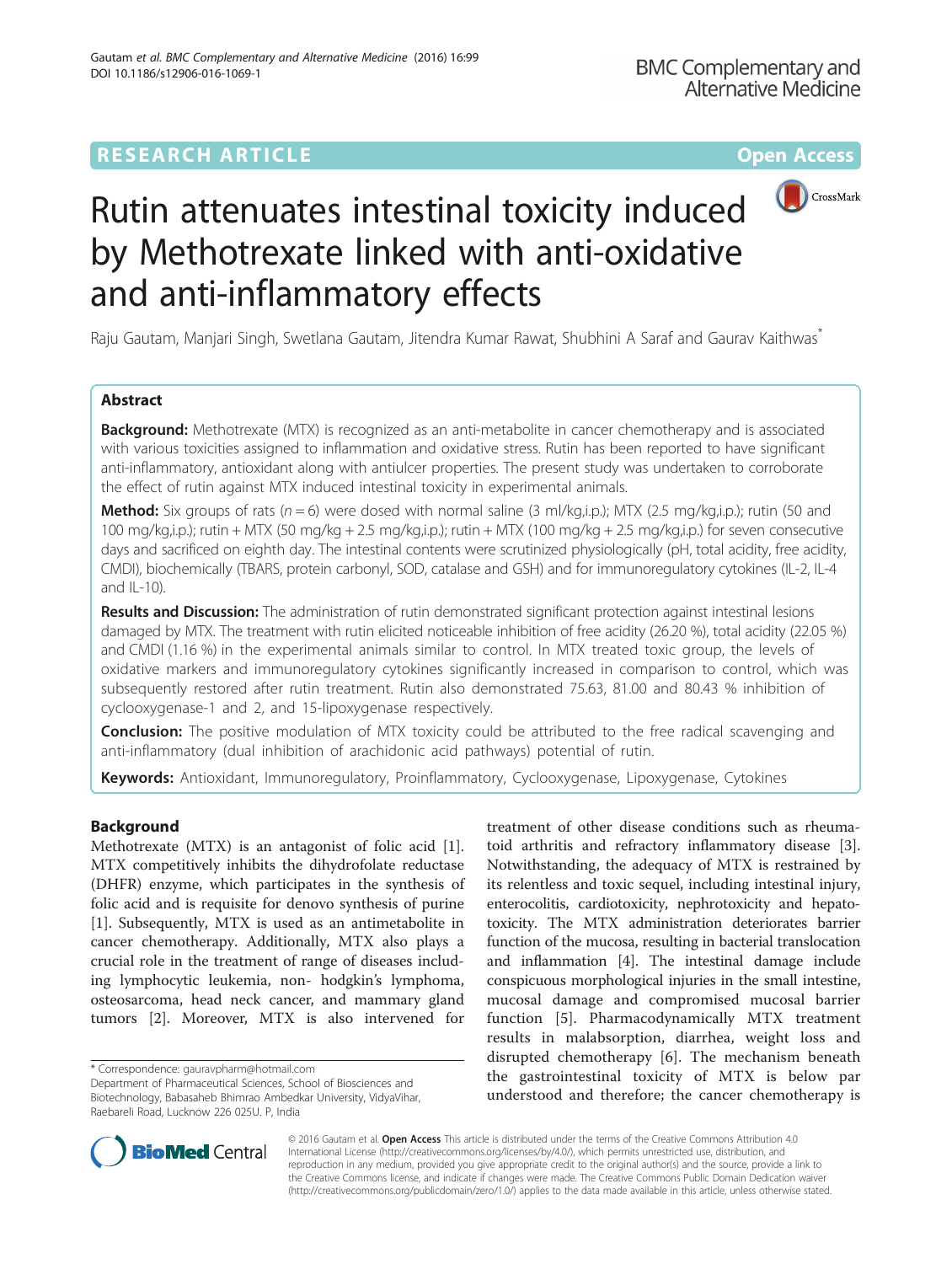<span id="page-1-0"></span>customarily accompanied by symptomatic therapies such as antibiotic and anti-diarrheal drugs.

Flavonoids are ubiquitous polyphenolic compounds with wide distribution in herbs, vegetables, fruits and beverages [[7\]](#page-5-0). Flavonoids are proclaimed to have antioxidant, anti-inflammatory, anticancer and gastroprotective properties. Flavonoids are reputed to have significant reactive oxygen species (ROS) scavenging along with diminishing effects on arachidonic acid (AA) cascade bagged by dual inhibition of cyclooxygenase (COX) and lipoxygenase (LOX) pathway as well. Rutin is a flavone glycoside, extensively found in black tea, apple skin peel and buckwheat. Antecedently, rutin has been reputed to have significant anti-inflammatory, antioxidant, mucus protective and antiulcer properties through decreased histamine synthesis and increased production of cytoprotective prostaglandins and many more [[8, 9\]](#page-5-0). Rutin has also been reported to strengthen of the capillaries of blood vessels which are the result of its high ROS scavenging activity and antioxidant capacity [[10](#page-5-0), [11](#page-5-0)]. In addition, aglycone part of rutin could block both COX and LOX pathway at high concentration, furthermore the lipoxygenase pathway is primarily the target of inflammation inhibition at low concentration of rutin [[10](#page-5-0), [12](#page-5-0)].

Considering the role of oxidative stress in MTX associated intestinal damage and unchallenged ROS scavenging activity of rutin, it is hypothesized that rutin can ameliorate the oxidative damage induced by MTX and can be set forth as an adjuvant in MTX chemotherapeutic regimens. Henceforth, the current study was carried out to validate the above hypothesis.

## **Methods**

## Animals

Wistar strain of albino rats (120–140 g) were procured from the central animal house. Animals were kept under controlled environmental conditions in polypropylene

cage at room temperature  $(25 \pm 2 \degree C)$  with 12 h light/dark cycle. Animals were fed with standard laboratory animal feed and water *ad libitum*. The experimental protocol was endorsed by institutional animal ethics committee (IAEC) (Approval no.UIP/IAEC/2014/FEB/12).

## Drugs and chemicals

MTX (Folitrax-15, IPCA Laboratories Limited, Mumbai, India) was acquired from the local market and rutin was procured from Lobachemie Private Limited, Mumbai, India. All other chemicals used were of analytical grade and purchased from Hi-media Laboratories, Mumbai, India.

## Experimental design

Animals were randomly selected and divided into six groups of six animals each and subjected to treatment as depicted in Table 1. The MTX was administered for one week with concomitant administration of rutin (50 and 100 mg/kg, i.p.) [\[13\]](#page-5-0).

## Estimation of pH, free acidity and total acidity

After the respective treatments, the animals were euthanized and the intestinal tissues were collected. The intestinal content was collected and evaluated for pH (Hanna Instruments, HI 98107), acidity (total and free), using procedures illustrated previously [[14](#page-5-0), [15\]](#page-5-0).

## Assessment of colonic mucosal disease index (CMDI)

The colon tissue of approximately 10 cm from the anus was taken, opened longitudinally and washed in normal saline buffer and fixed on the wax block. The scoring was done and appraised as follows.  $0 = normal$  mucosa, 1 = mild hyperemia, no erosion or ulcers on the mucosa surface, 2 = moderate hyperemia, erosion or ulcers appear on the mucosa surface, 3 = severe hyperemia, necrosis and ulcers on the mucosa surface with the ulcerative area less than 40 %,  $4 =$  sever hyperemia, necrosis and

Table 1 Effects of rutin on intestinal pH, total acidity, free acidity and CMDI induced by MTX in rats

| Groups    | Treatment                               | pH (mEq/l)                     | Total acidity                                                                                 | Free acidity (mEq/l)                                              | <b>CMDI</b>                               |
|-----------|-----------------------------------------|--------------------------------|-----------------------------------------------------------------------------------------------|-------------------------------------------------------------------|-------------------------------------------|
| Group-I   | Sham control (Normal saline, 3.0 ml/kg) | $7.15 \pm 0.01$                | $11.02 \pm 0.61$                                                                              | $7.47 \pm 0.61$                                                   | $0.33 \pm 0.15$                           |
| Group-II  | Toxic control (MTX, 2.5 mg/kg)          | $6.32 \pm 0.04$ <sup>a</sup>   | $15.06 \pm 0.80$ <sup>a</sup>                                                                 | $11.46 \pm 0.58$ <sup>a</sup>                                     | $4.08 \pm 0.05^a$                         |
| Group-III | Rutin (50 mg/kg)                        | $7.67 + 0.03***$               | $11.74 \pm 0.69$ <sup>**</sup> (22.05 %)                                                      | $8.45 \pm 0.57$ <sup>***</sup> (26.20 %)                          | $1.17 \pm 0.41$ <sup>***c</sup> (58.25 %) |
| Group-IV  | Rutin + $MTX(50 + 2.5$ mg/kg)           | $7.44 + 0.02***$               | $12.68 \pm 0.87$ <sup>***</sup> (15.74 %)                                                     | $11.14 \pm 0.60^{\circ}$ (2.70 %) $1.67 \pm 0.52^{***}$ (58.32 %) |                                           |
| Group-V   | Rutin (100 mg/kg)                       | $7.81 + 0.01***$ <sup>1</sup>  | $11.06 \pm 0.38$ <sup>***</sup> (26.57 %)                                                     | $8.70 \pm 0.31$ <sup>***</sup> (24.01 %)                          | $1.17 \pm 0.52$ <sup>***c</sup> (58.25 %) |
| Group-VI  | Rutin + MTX $(100 + 2.5 \text{ mg/kg})$ | $7.21 \pm 0.01$ <sup>***</sup> | $12.75 \pm 0.85***$ (15.28 %) $10.13 \pm 0.71^{\circ}$ (11.52 %) $2.50 \pm 0.55***$ (37.50 %) |                                                                   |                                           |
|           |                                         |                                |                                                                                               |                                                                   |                                           |

Each group contains six animals. Values are represented as mean  $\pm$  SEM

Statistical significance compared to toxic control using one-way ANOVA followed by Bonferroni test

(\*P < 0.05, \*\*P < 0.01, and \*\*\*P < 0.001). Values in parenthesis represent percentage inhibition

Statistical significance compared to sham control using one-way ANOVA followed by Bonferroni test

 $\text{C}_P < 0.05$ ,  $\text{D}_P < 0.01$  and  $\text{D}_P < 0.001$  were considered statistically significant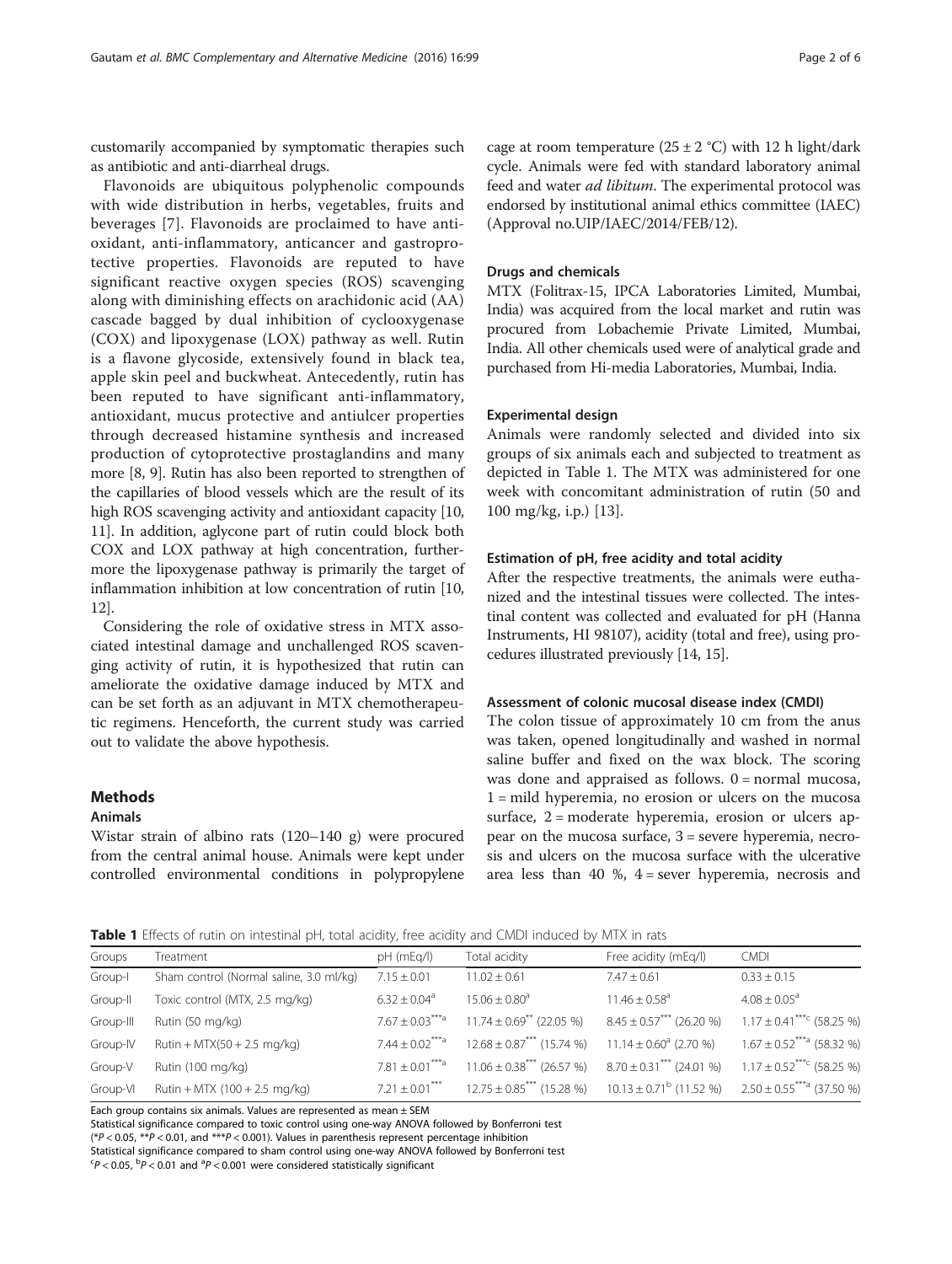ulcers on the mucosa surface with ulcerative area more than 40 % [\[16\]](#page-5-0).

## Biochemical estimations

Intestinal tissue (10 % w/v) was homogenized in 0.15 M KCl at 11200 g at 4 °C. The supernatants were figured out for the biochemical changes through TBARS [[17](#page-5-0)], SOD [[18](#page-5-0)], GSH [\[19](#page-5-0)], catalase [\[20\]](#page-5-0) and protein carbonyl [\[21](#page-5-0)] using established methods at our laboratory. The tissue supernatant was also manipulated for estimations of interleukin-2 (IL-2) (K0332100P), interleukin-4 (IL-4) (K0332133P) and interleukin-10 (IL-10) (K0332134P) using radioimmunoassay kits (Koma Biotech inc., Seoul, Korea).

## COX and LOX inhibition assay

For determination of the viable anti-inflammatory mechanism, rutin was assayed for COX-1, COX-2 and 15-LOX inhibitory activity using a COX-inhibitor (catalog No.760111) and LOX- inhibitor screening kit (catalogue no-760700); Cayman Chemical Company, USA according to the manufacturer's instructions. The stock solution of the pantoprazole and rutin were prepared in water for injection and further dilutions were made up to a concentration of 1  $\mu$ g/ml. Percent inhibition was computed by contemplating the absorbance intensities, deliberated spectrophotometrically with a 96 well plate reader (ALERE Microplate Reader, AM-2100) at 590 nm and 490 nm for COX and LOX respectively.

## Statistical analysis

All data were presented as mean ± SEM and analyzed by one way ANOVA followed by Bonferroni test for the possible significance identification between the various

groups.  $*P < 0.05$ ,  $*P < 0.01$ ,  $* * P < 0.001$  were considered statistically significant. Statistical analysis was carried out using Graph pad prism software (3.2), San Diego, CA.

## Results

# Effects of rutin on intestinal pH, free acidity, total acidity and CMDI induced by methotrexate in rats

The administration of rutin manifested significant protection against intestinal lesions damaged by MTX. The treatment with rutin elicited noticeable inhibition of free acidity (26.20 %), total acidity (22.05 %) and CMDI (1.16 %) in the experimental animals similar to control (Table [1](#page-1-0)).

## Effects of rutin on intestinal oxidative damage induced by methotrexate in rats

In MTX treated toxic group, the level of MDA increased, which was subsequently restored after rutin treatment (Table 2). As for protein oxidation, the MTX treatment validated in a comparable increase in protein carbonyl level in the toxic group  $(42.38 \pm 0.35 \text{ nanomoles/ml})$  in comparison to normal  $(38.41 \pm 1.61$  nanomoles/ml). The groups treated with rutin restored the level of protein carbonyl to a significant level. Similarly, a decrease in SOD level was observed in MTX treated toxic group  $(0.29 \pm 1.00)$ 0.035 SOD/mg of protein) in resemblance to normal control  $(1.82 \pm 0.035$  SOD/mg of protein) (Table 2). Rutin restored the levels of SOD in treatment groups. A significant decrease in the enzymatic activity of catalase was observed in toxic control (0.45 ± 0.03 nM of  $H_2O_2/m$ in/mg of protein). It is noteworthy that treatment with rutin restored the catalase activity in treatment groups as well.

The tissue GSH level was up surged in MTX treated toxic group  $(117.17 \pm 1.12 \text{ mg }%)$  in context to normal

|  |  | <b>Table 2</b> Effects of rutin on intestinal oxidative damage induced by methotrexate in rats |
|--|--|------------------------------------------------------------------------------------------------|
|  |  |                                                                                                |

| Groups    | Treatment                                   | TBARS (nM of MDA/mg<br>of protein) | GSH (mg%, $1 \times 10^{-4}$ )      | SOD (unit of SOD/mg)<br>of protein) | Catalase (nM at H <sub>2</sub> O <sub>2</sub> /<br>min/mg of protein) | Protein carbonyl<br>(nM/ml)      |
|-----------|---------------------------------------------|------------------------------------|-------------------------------------|-------------------------------------|-----------------------------------------------------------------------|----------------------------------|
| Group-I   | Sham control (Normal<br>saline, 3.0 ml/kg)  | $0.82 \pm 0.18$                    | $30.63 \pm 2.38$                    | $1.82 \pm 0.035$                    | $1.19 + 0.35$                                                         | $38.41 \pm 1.61$                 |
| Group-II  | Toxic control<br>(MTX, 2.5 mg/kg)           | $5.57 + 0.12a$                     | $117.17 + 1.12a$                    | $0.29 + 0.035$ <sup>a</sup>         | $0.45 \pm 0.03$ <sup>***</sup>                                        | $42.38 \pm 0.35$                 |
| Group-III | Rutin (50 mg/kg)                            | $5.05 \pm 0.47$ <sup>***a</sup>    | $63.65 \pm 1.20$ <sup>***a</sup>    | $1.31 \pm 0.023$ <sup>***a</sup>    | $1.50 + 0.54$                                                         | $16.36 \pm 0.23$ <sup>***a</sup> |
| Group-IV  | Rutin + MTX $(50 + 2.5)$<br>mg/kg)          | $4.49 \pm 0.25$ <sup>***a</sup>    | $89.48 \pm 1.13$ <sup>***a</sup>    | $1.58 \pm 0.005$ <sup>***a</sup>    | $0.40 \pm 0.07$ **                                                    | $27.27 \pm 0.91^{\text{*b}}$     |
| Group-V   | Rutin (100 mg/kg)                           | $2.87 \pm 0.13$ <sup>***a</sup>    | $48.76 \pm 1.06***$ <sup>***a</sup> | $1.55 + 0.011***$                   | $0.78 \pm 0.33$                                                       | $24.09 \pm 0.46$ <sup>**a</sup>  |
| Group-VI  | Rutin + MTX $(100 +$<br>$2.5 \text{ mg/kg}$ | $2.97 \pm 0.21$ <sup>***a</sup>    | $51.92 \pm 1.70***$ <sup>***a</sup> | $2.63 \pm 0.046$ <sup>***a</sup>    | $1.66 \pm 0.48$                                                       | $31.52 \pm 5.76$                 |

Each group contains six animals. Values are represented as mean  $\pm$  SEM

Statistical significance compared to toxic control using one-way ANOVA followed by Bonferroni test

 $*P < 0.05$ ,  $*P < 0.01$ , and  $*P < 0.001$  were considered statistically significant

Statistical significance compared to sham control (Group-I) using one-way ANOVA followed by Bonferroni test

 $\text{C}_P < 0.05$ ,  $\text{D}_P < 0.01$  and  $\text{D}_P < 0.001$  were considered statistically significant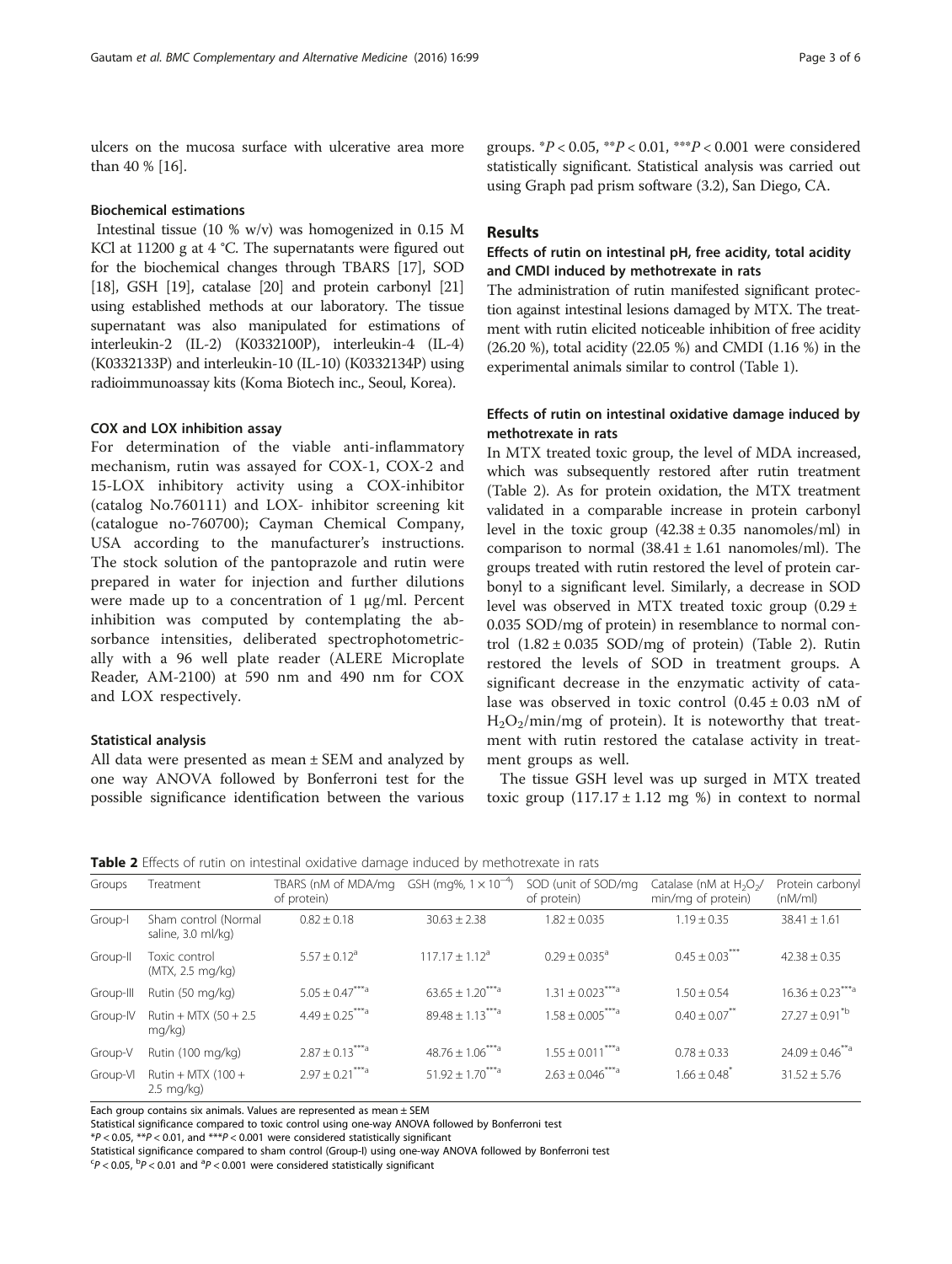control  $(30.63 \pm 2.38 \text{ mg} \%)$ . When rutin was given, the GSH level was restored.

## Effects of rutin on intestinal cytokines induced by methotrexate in rats

The tissues were also contemplated for the presence of inflammatory markers like IL-2, IL-4 and IL-10. IL-2 is a proinflammatory marker whereas IL-4 and IL-10 are anti-inflammatory cytokines. The MTX treated toxic group perceived in a comparable upsurge in the levels of interleukins, and rutin restored the same (Table 3).

## Effects of rutin on activities of COX-1, COX-2 and 5-LOX

The Rutin was found to inhibit the enzymatic activity of COX-1, COX-2 and 15 LOX with 75.63, 81.00 and 80.43 % inhibition respectively (Table 4).

## **Discussion**

MTX is an antimetabolite and antifolate agent which competitively inhibits the binding of folic acid to its cognate enzyme DHFR [\[22](#page-5-0)]. MTX was originally refined and continues to be used for chemotherapy either alone or in combination with other agents [\[23\]](#page-5-0). The use of MTX is often times assigned with intestinal toxicities along with cardiotoxicity, nephrotoxicity and hepatotoxicity [[24](#page-5-0), [25\]](#page-5-0). To minimize the side effects in patients undergoing chemotherapy, it is important to curtail mucosal damage and prompt up the tissue repair. The antecedent studies have accumulated the concurrence of ROS in the pathogenesis of MTX toxicity. Various research groups had exploited the pathway for ROS to counteract such toxicities, and the same was contemplated in the present experiment through concomitant therapy of rutin [\[26](#page-5-0)].

Treatment with rutin evidenced a dose dependent preservation against the intestinal toxicity when ascertained through physiological parameters. The rutin treatment manifested compelling rise in intestinal pH with decrease in the total and free acidity. The CMDI score

Table 4 Effects of rutin on activities of COX-1, COX-2 and 5-LOX

| Drug                                            | $COX-1$<br>(% Inhibition) | $COX-2$<br>(% Inhibition) | 15-LOX (% Inhibition) |  |  |
|-------------------------------------------------|---------------------------|---------------------------|-----------------------|--|--|
| Rutin $(1 \mu q/\mu)$                           | $75.63 + 6.48$            | $81.00 \pm 3.96$          | $80.43 + 5.19$        |  |  |
| Results are expressed as Mean $\pm$ SEM (n = 3) |                           |                           |                       |  |  |

in the toxic control was also scaled down momentously by rutin in a dose dependent manner suggesting a positive modulation by rutin. Prima facie the rutin was observed to have marked assurance against the MTX induced intestinal toxicity, and the same could be accredited to the antisecretory potential of rutin [[17\]](#page-5-0).

To further investigate, we figured out the effect of rutin on enzymatic antioxidant defense along with markers of lipids and proteins peroxidation. Increased production of MDA and protein carbonyl was illustrated in the MTX treated group, which is in corroboration with the previous studies [\[27](#page-5-0), [28](#page-5-0)]. Body cells and tissues are in endless threat by the free radicals, which are propagated either through normal oxygen metabolism or induced by exogenous damage (MTX in present case) [[29](#page-5-0)–[31](#page-5-0)]. The mechanism/s or sequence/s of events associated with the free radicals bracketed cellular dysfunction is not fully understood, but lipid and protein peroxidation are the important markers for this [[32\]](#page-5-0). The protein and lipid adjustment elected by the direct oxidative stress on amino acid residues and phospholipids can link to the formation of carbonyl derivatives and MDA, which are extensively used as a marker for oxidative stress [[21\]](#page-5-0). In the present experimental condition, MTX proclaimed significant increase in the levels of protein carbonyl along with MDA, and rutin subsequently helped to restore the same in a dose dependent manner.

GSH plays an important role in protecting tissues from per oxidative attack and is perceived as a first line defense against the ROS attack. The previous report suggests that the tissue GSH levels are subsided as a repercussion of peroxidative attack [\[33\]](#page-5-0). Nonetheless, we contemplated marked increase in the tissue GSH levels

Table 3 Effects of rutin on intestinal cytokines induced by methotrexate in rats

| Groups    | Treatment                               | $IL-2$ (pg/ml)                    | $IL-4$ (pg/ml)                    | $IL-10$ (pg/ml)                  |
|-----------|-----------------------------------------|-----------------------------------|-----------------------------------|----------------------------------|
| Group-I   | Sham control (Normal saline, 3.0 ml/kg) | $398.10 \pm 5.32$                 | $162.18 \pm 8.79$                 | $63.09 \pm 5.51$                 |
| Group-II  | Toxic control (MTX, 2.5 mg/kg)          | $671.93 \pm 56.65^{\circ}$        | $213.79 \pm 7.64$ <sup>a</sup>    | $88.57 \pm 3.45^{\circ}$         |
| Group-III | Rutin (50 mg/kg)                        | $174.15 \pm 8.20$ <sup>***a</sup> | $193.50 \pm 1.47***$ <sup>a</sup> | $104.05 \pm 0.65$ <sup>**a</sup> |
| Group-IV  | Rutin + $MTX(50 + 2.5$ mg/kg)           | $233.52 \pm 14.69^{***a}$         | $117.29 \pm 0.023***$             | $63.21 \pm 2.96$                 |
| Group-V   | Rutin (100 mg/kg)                       | $178.72 \pm 3.28$ <sup>***a</sup> | $198.26 \pm 7.76***a$             | $122.11 \pm 1.88***$             |
| Group-VI  | Rutin + MTX (100 + 2.5 mg/kg)           | $272.02 \pm 15.00^{***a}$         | $179.24 \pm 1.57***$              | $96.99 + 1.50^{***}$             |

Each group contains six animals. Values are represented as mean  $\pm$  SEM

Statistical significance compared to toxic control using one-way ANOVA followed by Bonferroni test

 $*P < 0.05$ ,  $*P < 0.01$ , and  $*P < 0.001$  were considered statistically significant

Statistical significance compared to normal control (Group-I) using one-way ANOVA followed by Bonferroni test

 $\text{C}_P < 0.05$ ,  $\text{D}_P < 0.01$  and  $\text{D}_P < 0.001$  were considered statistically significant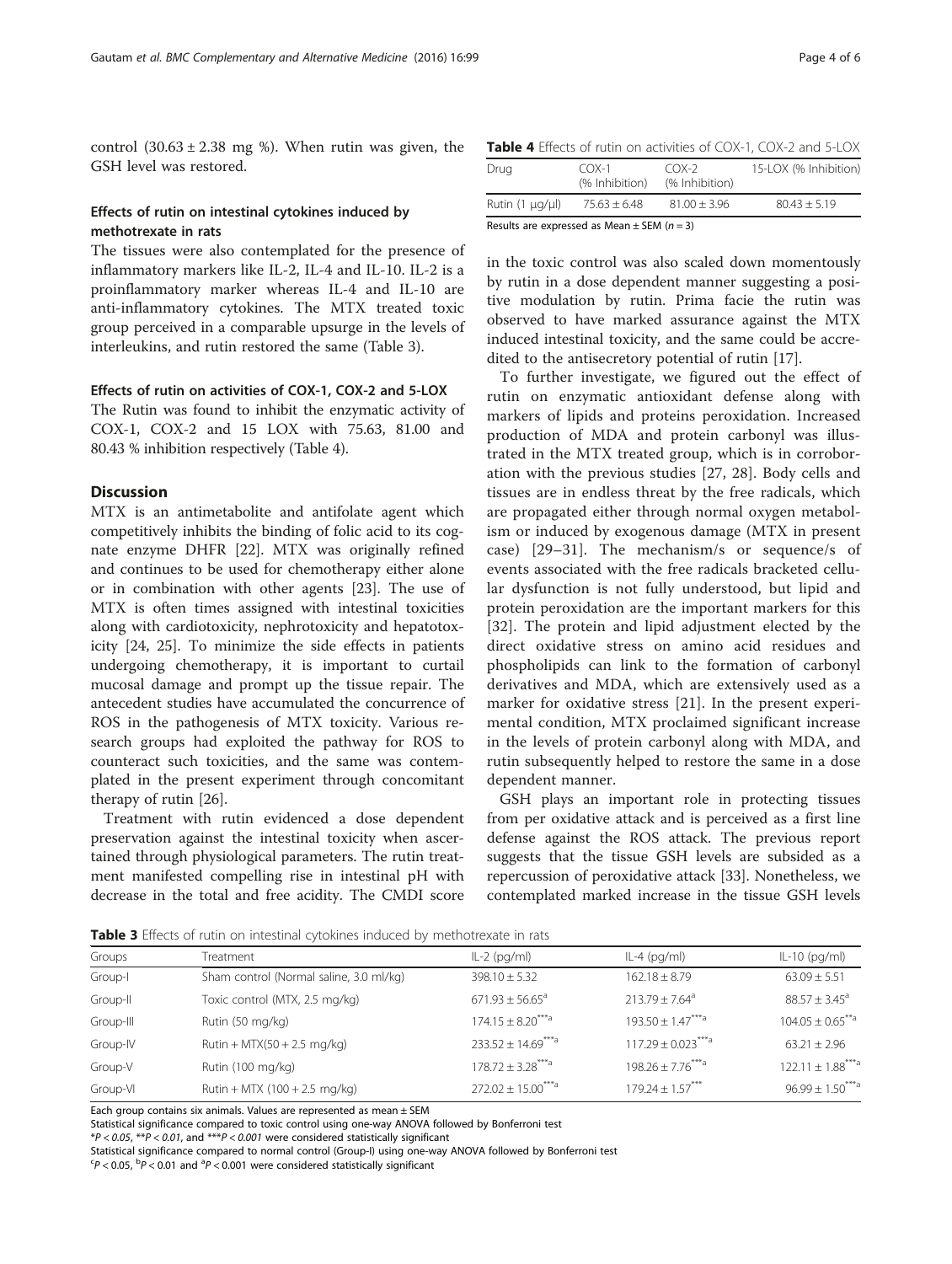after MTX toxicity, and the same could be attributed to the marked up biogenesis of GSH as a feedback, in consequence to overwhelming ROS generation. Rutin was contemplated to restore the GSH levels in dose dependent manner and the same could be attributed to decrease in oxidative stress. The above discussion clearly acclaims the participation of ROS in MTX toxicity and its affray by rutin.

The SOD and catalase integrate a major supportive team of defense against ROS. SOD catalyses the scavenging of the superoxide radical leading to the formation of hydrogen peroxide, which is afterwards catabolised by catalase to water and molecular oxygen. Both the enzymes work in tandem to affray the ROS [\[34, 35\]](#page-5-0). In the present experiment, a significant decrease in the enzymatic activity of SOD and catalase was prevalent in the MTX treated group, which could be accredited to the up turned oxidative stress. Rutin implemented a conspicuous protection against the MTX induced intestinal toxicity in a dose dependent manner. After going through the biological makers of the oxidative stress, the authors are in a strong opinion that rutin can flapdown the deleterious effects associated with the MTX chemotherapy.

The precedent studies have also suggested the immune dysfunction coupled with the MTX toxicity [[36](#page-5-0)]. Henceforth, we in quested the levels of anti-inflammatory (IL-10) and immunoregulatory (IL-2 and IL-4) cytokines after the concomitant administration of rutin. The IL-2 and IL-4 are the signaling molecules in the immune system. The IL-2 regulates the activity of white blood cells and IL-4 participates in the differentiation of naive helper T cells (Tho cells) to Th2 cells [\[37\]](#page-5-0). Both IL-2 and IL-4 are produced either normally or as a consequence of activation by T cells during an immune response [\[38, 39](#page-5-0)]. We ascertained a momentous increase in the activity of IL-2 and IL-4 after the MTX therapy and are of the opinion, that the utmost immunocompromised state after MTX could have actuated a feedback mechanism. Nonetheless, the levels of IL-2 and IL-4 were somewhat restored after the rutin administration, implying the redeemed immunological status. When observed for IL-10 (anti-inflammatory cytokine) the MTX administration perceived momentous decrease and the same was restored to normal after low dose rutin. The MTX administration was clearly suggestive of immunocompromised status with pronounced inflammation and the same was restored to normal with subsequent administration of rutin.

The free radical scavenging activity of rutin and its metabolite quercetin is a well studied phenomenon. Both rutin and quercetin can suppress the free radical generation at three stages: formation of superoxide ion, generation of hydroxyl (cyprohydroxy) radical in fenton reaction and formation of lipid peroxy radicals [\[40\]](#page-5-0). Nonetheless, the mechanism beneath the anti-inflammatory potential of rutin is unexplored/not reported until now and to inquest

the same we enumerated the effect of rutin on COX and LOX enzymes in vitro. The results helped us to derive that; rutin by inhibiting the COX/LOX pathway of AA metabolism can curb the inflammatory reaction as conceded with MTX. It would be pertinent to mention that dual inhibitors of AA metabolism have manifested an excellent preclinical gastrointestinal pharmacological safety (Argentieri et al., 1994). Moreover, recent findings from phase II and III studies of the clinical development of licofelone (dual inhibitor of AA metabolism) indicate that licofelone has an excellent gastrointestinal safety, which is better than conventional NSAIDs [\[41\]](#page-5-0). It is to be noted that rutin when given independently could afford significant rise in the intestinal pH, total acidity and free acidity, which could be accredited to the formation of polar metabolites of rutin in the intestine [\[42\]](#page-5-0). It is to be noted further that MTX is excreted (90 %) unchanged in the urine through combination of glomerular filtration and active tubular secretion and changes/decrease in renal excretion can delay elimination and lead to severe myelosuppression [\[43\]](#page-5-0). MTX is often prescribed with biocarbonate to maintain the pH of above 6.5 and subsequent excretion. The increase in intestinal pH by rutin therefore may afford a facilitated excretion of MTX and thus could eliminate the use of biocarbonates in therapeutic regimes along with chances of myelosuppression.

## Conclusion

Henceforth, one can derive that the rutin exhibits significant physiological, biochemical and immunological protection against MTX induced intestinal toxicity in a dose dependent manner and can be advocated as an adjuvant therapy in MTX chemotherapy to countervail the deleterious effects. The free radical scavenging, immunoregulatory and dual inhibitory potential of AA metabolism could be considered as the possible mechanisms for the actions of rutin as observed in the present experiment.

#### Abbreviations

AA: arachidonic acid; CMDI: colonal mucosal disease index; COX: cyclooxygenase; DTNB: 5,5'-Dithiobis-(2-Nitrobenzoic Acid); GSH: glutathione; IL: interleukin; LOX: lipoxygenase; MDA: malondialdehyde; MTX: methotrexate; ROS: reactive oxygen species; SEM: scanning electron microscope; SOD: superoxide dismutase; TBARS: thiobarbituric acid reactive substance; TCA: trichloro acetic acid.

#### Competing interests

The authors declare that they have no competing interests.

#### Authors' contributions

RG: Carried out the bench work. JKR and SG: Compiled the data, statistical analysis and organised the manuscript. MS: Contributed towards bench work and statistical analysis. SAS and GK: Designed the study and prepared the manuscript. All authors read and approved the final manuscript.

#### Acknowledgement

Authors would like to thanks University Grants Commission, New Delhi for providing fellowship to MS, SG and JKR.